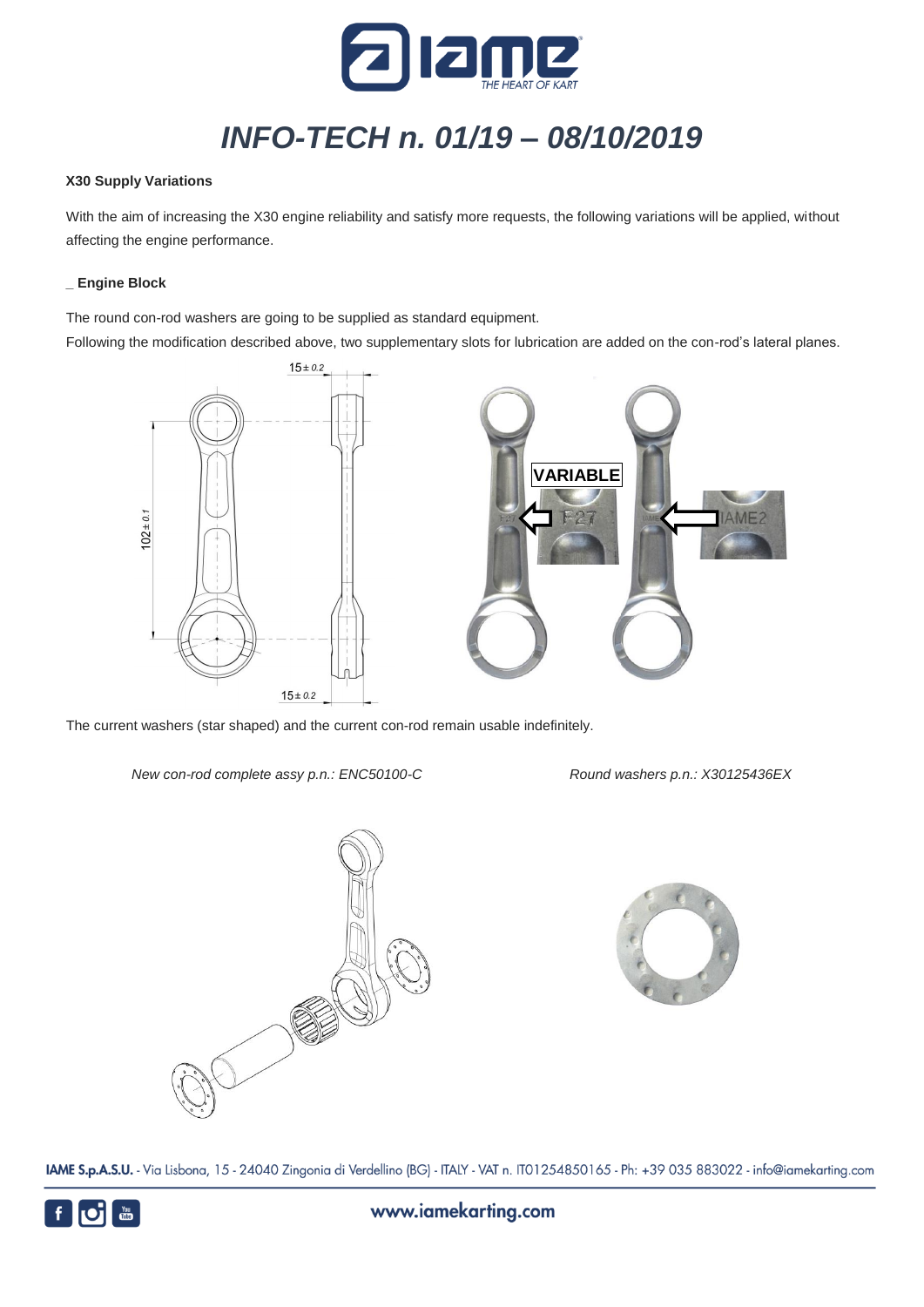

# **\_ Electric Plant**

The current stop button on the wiring loom is going to be replaced with a bigger one, which is connected to the wires by connectors instead of welding.

The button reliability is increased and it can be ordered as a separate spare part, in case of replacement.

The current wiring loom and stop button remain usable indefinitely.

*New wiring loom p.n.: IFE-05004*



New stop button p.n.: IFE-05004-P



New buttons support plate p.n.: IFI-70001 – New protection plate p.n.: IFI-70101



IAME S.p.A.S.U. - Via Lisbona, 15 - 24040 Zingonia di Verdellino (BG) - ITALY - VAT n. IT01254850165 - Ph: +39 035 883022 - info@iamekarting.com

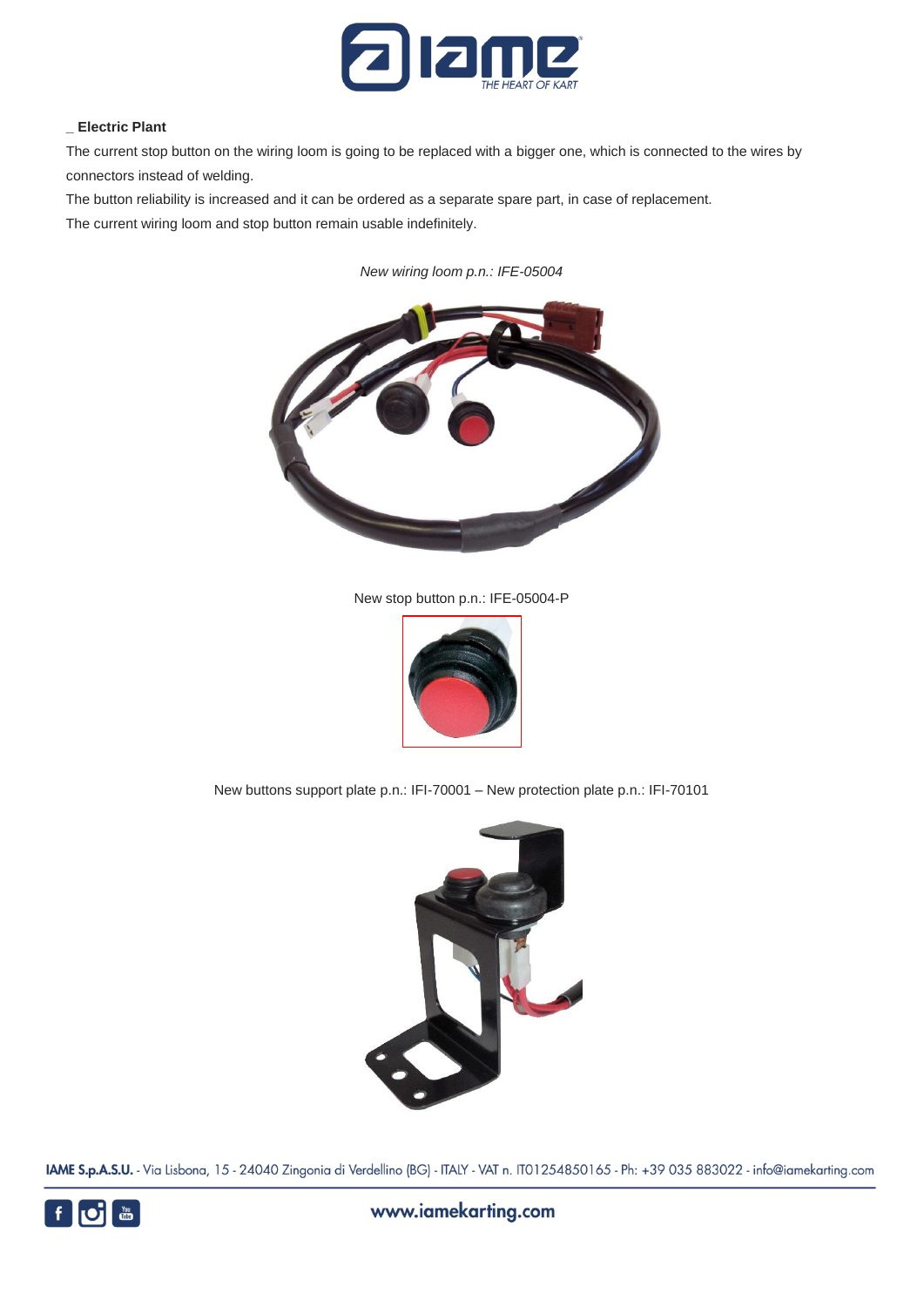

#### **\_ Regulations Updates**

After the due transition period, from 2020 and on, the only allowed air box on the X30 is the new type, p.n.: X30125740



In order to stop the failures caused by intentional material removal or lack of maintenance, some important limit dimensions are added to the engine's fiche:

Maximum diameter of con-rod big end = 26.034mm Maximum diameter of con-rod small end = 18.026mm Minimum diameter of crankshaft journals = 29.950mm Maximum diameter of main bearings' inner ring hole = 30.02mm The tolerance on the crankshaft width is changed to 49.8 -0.1/+0.2mm.

The a.m. limit dimensions have to be respected also on the existing engines.



IAME S.p.A.S.U. - Via Lisbona, 15 - 24040 Zingonia di Verdellino (BG) - ITALY - VAT n. IT01254850165 - Ph: +39 035 883022 - info@iamekarting.com



www.iamekarting.com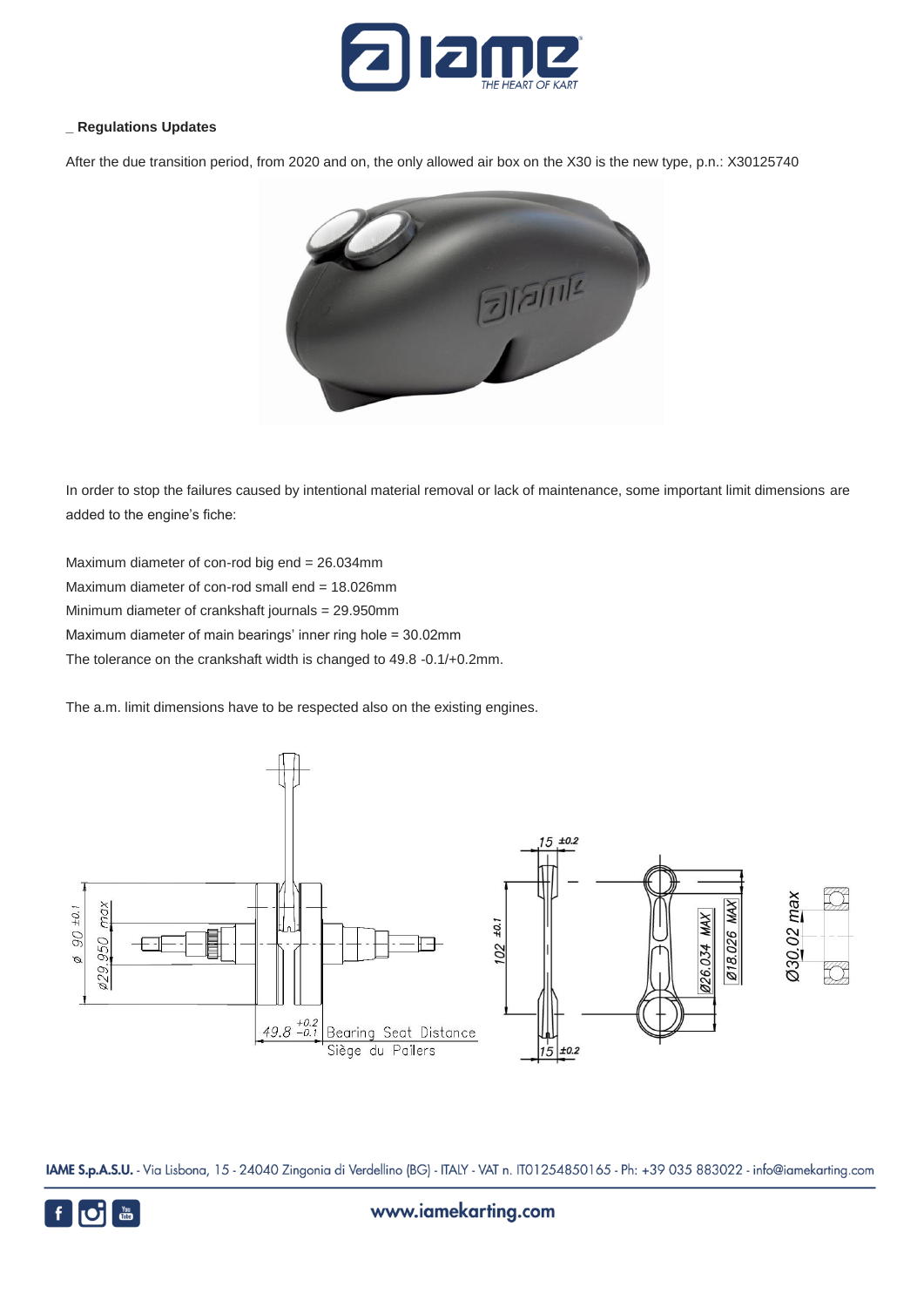

In order to prevent the contamination of the clutch drum inner part by grease, the use of the O-ring behind the clutch roller bearing is now compulsory, instead of optional.



#### **\_X30 Water Swift Supply Variations**

The clutch drums with holes is no longer allowed

In order to prevent the contamination of the clutch drum inner part by grease, the use of the o-ring behind the clutch roller bearing is now compulsory, instead of optional.



A new radiator variant has been added in the tech form. The new radiator has the same features of the current one, it's just supplied from a second supplier and will be provided as soon as stock is available.



IAME S.p.A.S.U. - Via Lisbona, 15 - 24040 Zingonia di Verdellino (BG) - ITALY - VAT n. IT01254850165 - Ph: +39 035 883022 - info@iamekarting.com



www.iamekarting.com